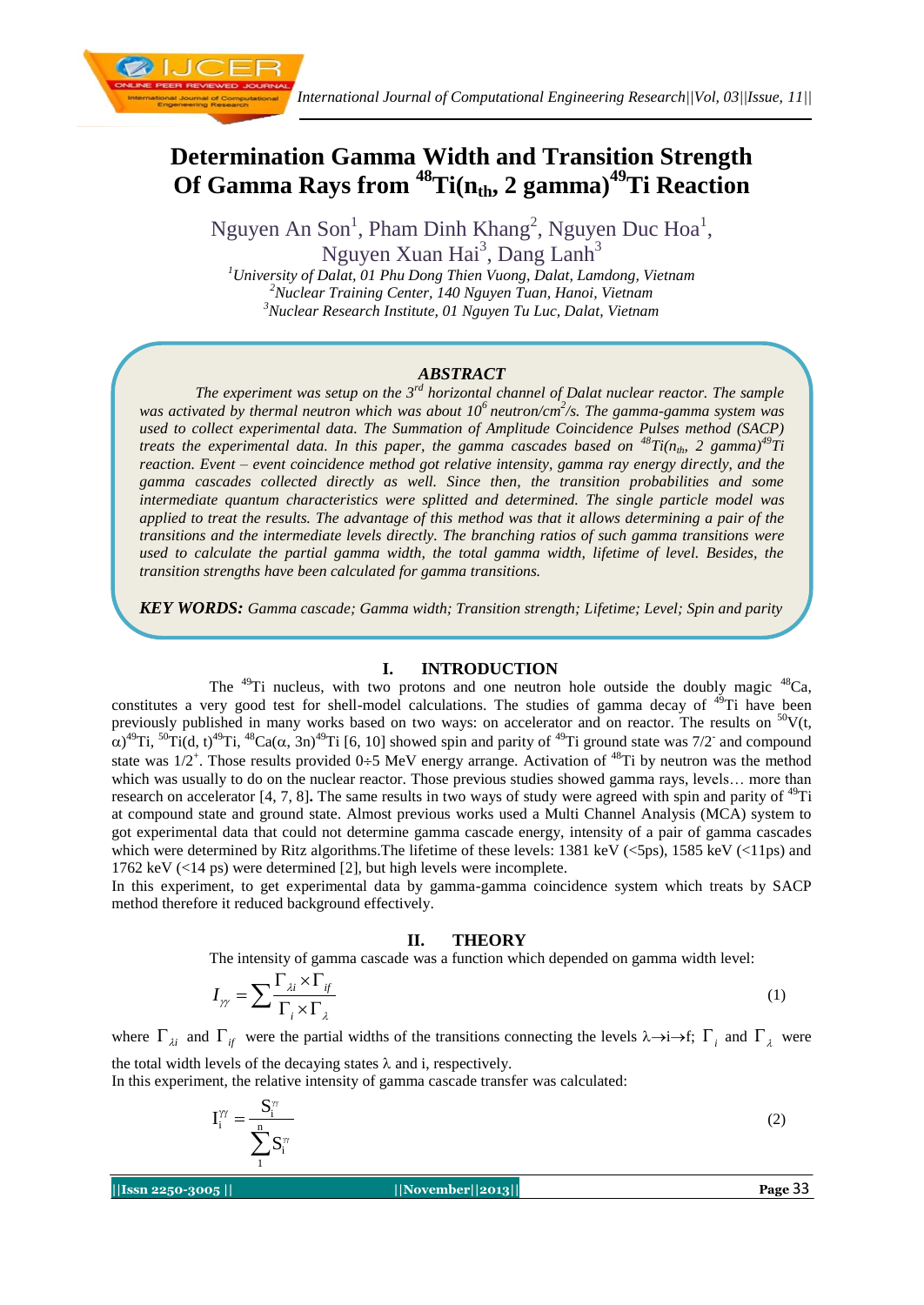$S_i^{\gamma}$  was the calibrated area of i<sup>th</sup> peak in the cascade transfer.

If  $J^{\pi}$  was spin and parity of the ground state of nucleus, the spin and the parity of the compound nuclear as capturing neutron (s wave neutron capture) were ability  $J^{\pi} \pm 1/2$ . Because the lifetime of nuclei at excited states was very short, gamma radiations emitted from compound nuclei were usually electric dipole (E1), magnetic dipole (M1), electric quadruple (E2) or a mixture of M1 + E2. Selection rules for the multiple order of radiation were identified by:

$$
|\mathbf{J}_i - \mathbf{J}_f| \le \mathbf{L} \le \mathbf{J}_i + \mathbf{J}_f \tag{3}
$$

here, L was multiple order,  $J_i$  was the spin of the initial state,  $J_f$  was the spin of the final state. When the electromagnetic transfer, the parity was conservative:

$$
\pi_i \pi_j \pi_f = 1 \tag{4}
$$

 $\pi_i$  was the parity of initial level,  $\pi_f$  was the parity of final level  $\pi_\gamma$  was the parity of gamma ray. For electric transfer:

$$
\tau_{\gamma} = (-1)^{L} \tag{5}
$$

For magnetic transfer:

 $\overline{\mathbf{z}}$ 

$$
\pi_{\gamma} = (-1)^{L+1} \tag{6}
$$

The total gamma width  $(\Gamma_{\gamma})$  of an excited state of a certain mean lifetime  $(\tau_{m})$  was given by:

$$
\Gamma_{\gamma} = \frac{\hbar}{\tau_m} = \frac{\hbar \times \ln 2}{t_{1/2}} \tag{7}
$$

where h was the Dirac constant =  $0.658212 \times 10^{-15}$  eV.s and  $t_{1/2}$  was lifetime of level. If two or more γ-rays de-excited from the same state, then the partial gamma width of i<sup>th</sup> gamma transition (Γ<sub>γi</sub>) was:

$$
\Gamma_{\gamma i} = \Gamma_{\gamma} \times B_{\gamma i} \tag{8}
$$

where  $B_{\nu i}$  was the branching ratio of i<sup>th</sup> gamma ray, and it was obtained from the following equation:

$$
\mathbf{B}_{\gamma i} = \frac{\mathbf{I}_{\gamma \gamma i}}{\mathbf{I}_{\text{tot}}} \times 100\%
$$
\n(9)

here,  $I_{\gamma i}$  was the intensity of i<sup>th</sup> gamma transition and  $I_{\text{tot}}$  was the total intensity. From the total gamma width, we could calculate the transition strengths of *E1*, *M1* and *E2.*

Components of the gamma rays were defined by the following [5]:

\n
$$
\left| M(E, M(L)) \right|^2 = \frac{\Gamma(E, M(L))}{\Gamma_{\text{wul}}(E, M(L))}
$$
\n(10)

where,  $\Gamma(E, M(L))$  was the partial gamma width of electric transfer, magnetic transfer, L was multiple orders.

In Weisskopf units could be obtained from the following relations in equations:  
\n
$$
\Gamma_{\gamma w u}(E1) = 6.7492 \times 10^{-11} A^{2/3} E_{\gamma}^{3}
$$
\n(11)

$$
\Gamma_{\gamma w u}(E1) = 0.7492 \times 10^{-23} A^{4/3} E_{\gamma}^{5}
$$
\n(11)  
\n
$$
\Gamma_{\gamma w u}(E2) = 4.7925 \times 10^{-23} A^{4/3} E_{\gamma}^{5}
$$
\n(12)

$$
\Gamma_{\gamma w u} (M1) = 2.0734 \times 10^{-11} E_{\gamma}^{3}
$$
 (13)

where, *A* represented the mass number of the nucleus and *Eγ* was the energy of the gamma transitions in keV units.

### **III. EXPERIMENT AND METHOD**

Experimental sample was natural titan. The isotope ratio of the titan samples and thermal neutron capture cross sections were: <sup>46</sup>Ti (8.25%; 0.600 barn), <sup>47</sup>Ti (7.44%; 1.600 barn), <sup>48</sup>Ti (73.72%; 7.900 barn),  $^{49}$ Ti (5.41%; 1.900 barn) and  $^{50}$ Ti (5.18%; 0.179 barn), respectively [1]. The neutron beam, sample and detector were set up for maximum efficiency of gamma detection. In this experiment the sample was set at  $45^{\circ}$ from neutron beam, two detectors were placed opposite (180°) with each other. The thermal neutron flux at sample position was about  $10^6$  n/cm<sup>2</sup>/s. Cadmium coefficient was 900 (1 mm in thickness).

The experimental system was a gamma – gamma coincidence spectrometer with the event-event counting method, as shown in Fig. 1. The operating principle was briefly described as follows: The signals from two detectors were amplified and shaped by the amplifiers (Amp. 7072A), that convert the output signals from the amplifiers to digital signals when the conditions of 7811R interfacing part were satisfied. Timing signals

| Issn 2250-3005 |  |
|----------------|--|
|                |  |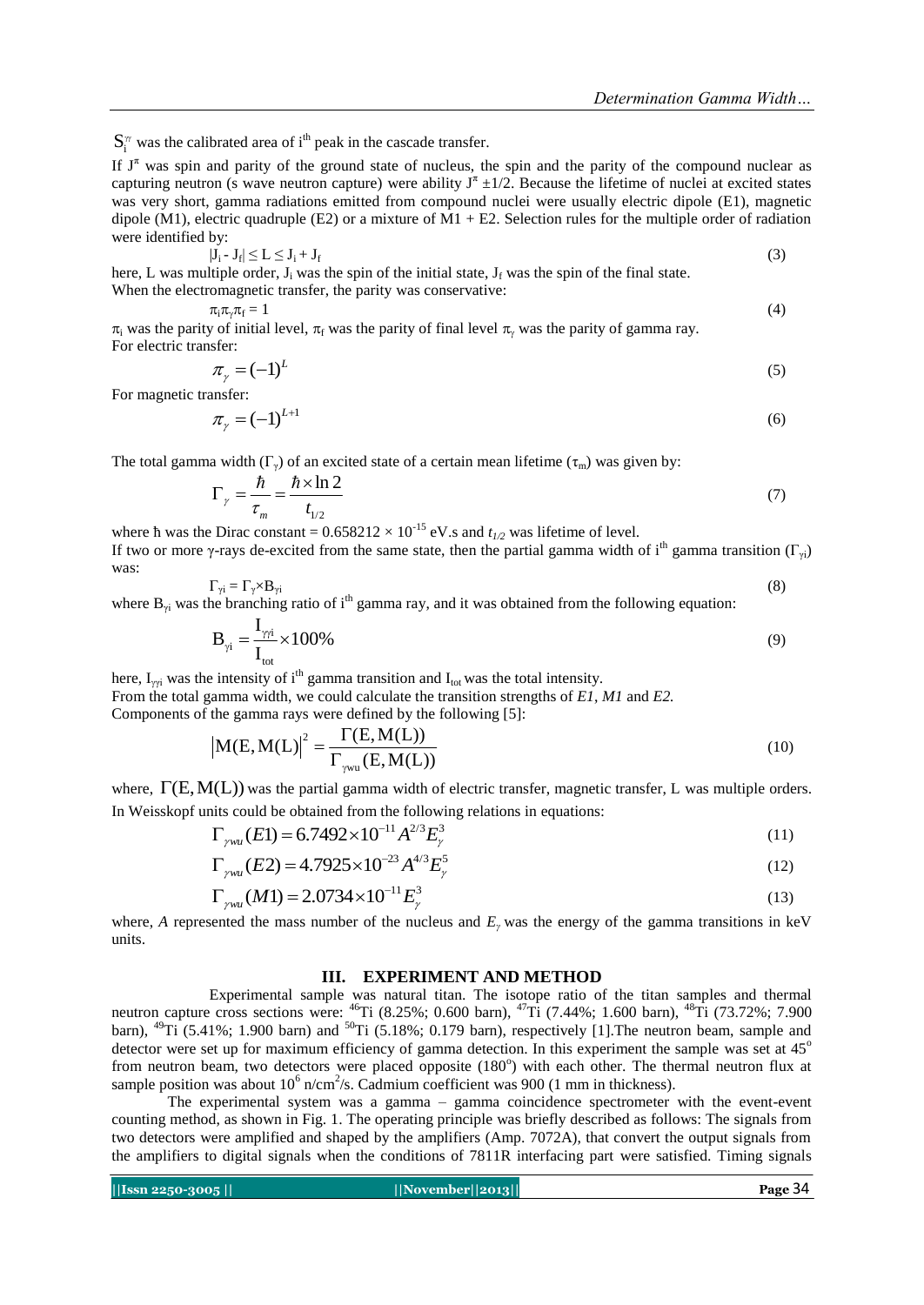from the two detectors were amplified and shaped by Timing Filter amplifiers (TFA 474). The output signals from TFA 474 went through the [Constant Fraction Discriminators](http://www.google.com.vn/url?sa=t&rct=j&q=&esrc=s&source=web&cd=1&ved=0CCwQFjAA&url=http%3A%2F%2Fwww.ortec-online.com%2Fdownload%2F584.pdf&ei=mgJSUr_kJeH6iQed1oH4Dg&usg=AFQjCNFJ06vrgTyx3UFcF6cD7Y33X_tl8g&bvm=bv.53537100,d.aGc&cad=rja) (CFD 584). There were two output signals from the CFDs, one was directly sent to Start input and the other was delayed before coming to Stop input of TAC 566. The linear output signal of TAC went to the input of ADC 8713, and the valid convert used for control of three coincidence gates of ADCs. ADC 8713 was used for the timing channel while two other ADCs 7072 were used for the energy channels.



Fig. 1. The experimental system for gamma-gamma coincidence measurement [9]

### **IV. RESULTS AND DISCUSSION**

#### **Energy, relative intensity, spin, the intermediate level of two-step cascade transfer**

The time for titan sample measurement was about 300 hours. The numbers of event – event coincidence were about 30×10<sup>6</sup> events, the statistic counts of sum peak at  $B_n$  ( $B_n$ : neutron binding energy) were about 12000. Table 1 showed information of sum peaks, Fig. 2 was a part of sum spectrum of <sup>49</sup>Ti.

|  | <b>Table 1.</b> The information of sum peaks |  |  |
|--|----------------------------------------------|--|--|
|--|----------------------------------------------|--|--|

| No | Sum peak energy<br>(key) | <b>Final level</b><br>(keV) | Spin and parity<br>of final level |
|----|--------------------------|-----------------------------|-----------------------------------|
|    | 8142.50                  |                             | $7/2^{-}$                         |
|    | 6761.08                  | 1381.42                     | 3/2                               |
|    | 6419.04                  | 1723.46                     | 3/2                               |
|    | 3260.38                  |                             | $7/2^{-}$                         |
|    | 3175.64                  |                             | $7/2^{-}$                         |



**||Issn 2250-3005 || ||November||2013|| Page** 35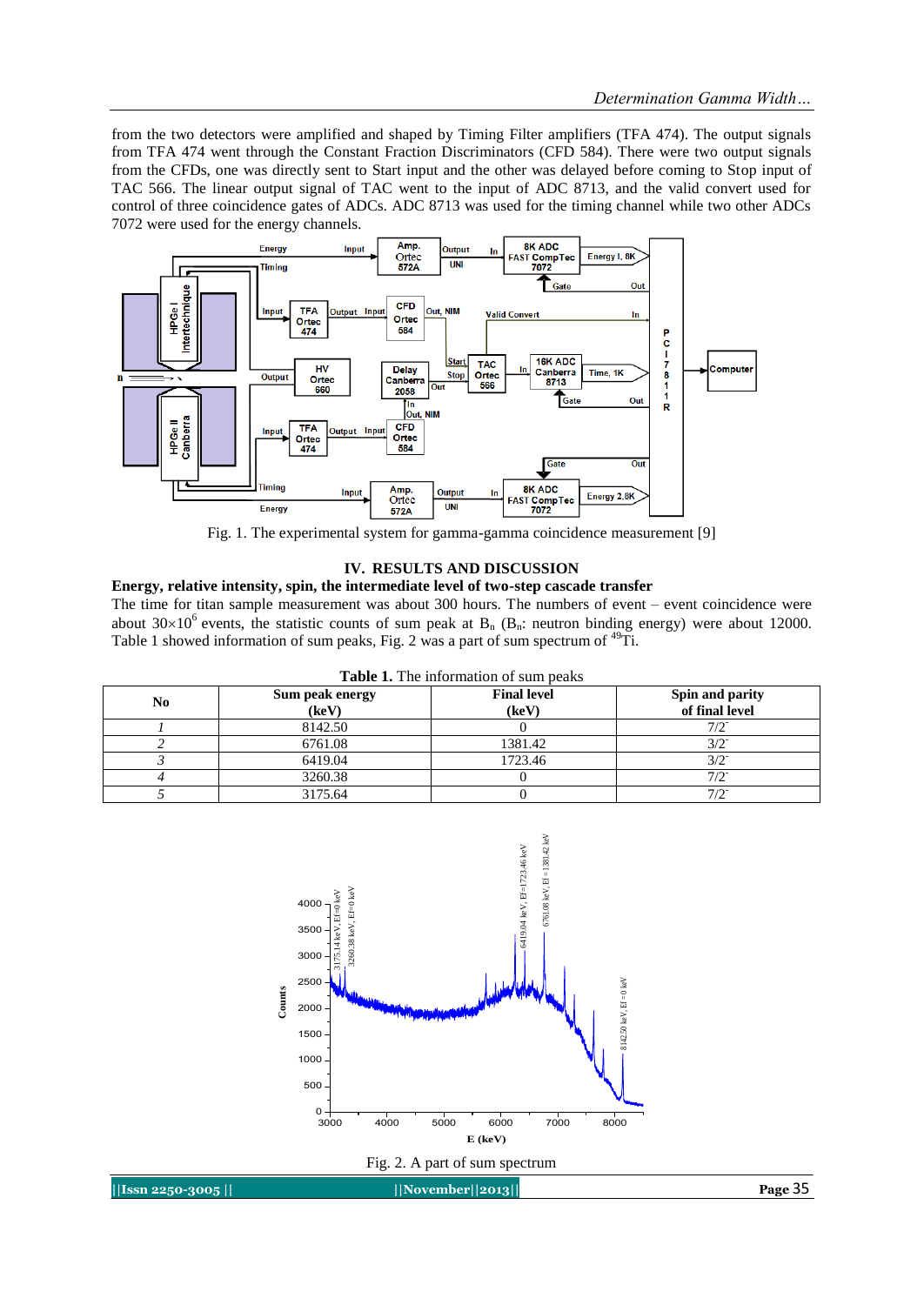| $E_{\nu 1}$ (keV)                                        | $E_{I}$ (keV)                                            | $E_{v2}$ (keV) | $I_{\mathbf{w}}(\Delta I_{\mathbf{w}})$ (%) |  |  |  |  |
|----------------------------------------------------------|----------------------------------------------------------|----------------|---------------------------------------------|--|--|--|--|
| $E1+E2 = 8142.50 \text{ keV}, E_f = 0 \text{ keV}$       |                                                          |                |                                             |  |  |  |  |
| 6761.08(101)                                             | 1381.42                                                  | 1381.42(070)   | 46.300(269)                                 |  |  |  |  |
| 6556.06(079)                                             | 1586.44                                                  | 1585.44(083)   | 5.919(312)                                  |  |  |  |  |
|                                                          | $E1+E2 = 6761.08 \text{ keV}, E_f = 1381.42 \text{ keV}$ |                |                                             |  |  |  |  |
| 6419.04(078)                                             | 1723.46                                                  | 341.29(050)    | 4.145(437)                                  |  |  |  |  |
| 4966.86(098)                                             | 3175.64                                                  | 1793.47(089)   | 2.703(213)                                  |  |  |  |  |
| 4713.83(122)                                             | 3428.67                                                  | 2046.50(092)   | 0.494(104)                                  |  |  |  |  |
| 4353.78(133)                                             | 3788.72                                                  | 2405.54(105)   | 0.468(231)                                  |  |  |  |  |
| 3920.73(164)                                             | 4221.77                                                  | 2839.60(121)   | 1.561(311)                                  |  |  |  |  |
| 3026.62(135)                                             | 5115.88                                                  | 3733.71(156)   | 2.626(376)                                  |  |  |  |  |
| $E1+E2 = 6419.04 \text{ keV}, E_f = 1723.46 \text{ keV}$ |                                                          |                |                                             |  |  |  |  |
| 4221.77<br>3920.73(164)<br>2498.55(113)<br>0.999(102)    |                                                          |                |                                             |  |  |  |  |
| 3475.68(164)                                             | 4666.82                                                  | 2943.61(132)   | 2.175(78)                                   |  |  |  |  |
| 3026.62(135)                                             | 5115.88                                                  | 3389.66(154)   | 1.045(94)                                   |  |  |  |  |
|                                                          | $E1+E2 = 3260.38 \text{ keV}, E_f = 0 \text{ keV}$       |                |                                             |  |  |  |  |
| 1498.43(077)                                             | 1761.95                                                  | 1761.46(071)   | 10.203(167)                                 |  |  |  |  |
| 1674.45(054)                                             | 1585.93                                                  | 1585.44(083)   | 2.292(134)                                  |  |  |  |  |
| $E1 + E2 = 3175.64$ keV, $Ef = 0$ keV                    |                                                          |                |                                             |  |  |  |  |
| 1793.47(089)                                             | 1381.67                                                  | 1381.42(070)   | 7.324(209)                                  |  |  |  |  |

| <b>Table 2.</b> Some experimental data obtained from the <sup>48</sup> Ti(n, 2 $\gamma$ ) <sup>49</sup> Ti reaction |  |  |
|---------------------------------------------------------------------------------------------------------------------|--|--|
|---------------------------------------------------------------------------------------------------------------------|--|--|

Note: E1 (keV) was the energy of primary gamma rays; E2 (keV) was the energy of the secondary gamma rays;  $E_L$  (keV) was the energy of the intermediate level;  $I_{\gamma}$  (%) and  $\Delta I_{\gamma}$  (%) were intensity and intensity error of cascade gamma transfer.

#### **Gamma width and transition strength**

From the experimental data of gamma intensity and electromagnetic transfer selection, the lifetime level, width level and gamma transition strength calculated for some levels of <sup>49</sup>Ti nucleus at compound state as capturing neutron. The result showed on the table 3.

| Level<br>(keV)                                                     | $t_{1/2}$<br>(s) | $\Gamma_{\gamma i}$<br>(eV) | $\text{E}_{\gamma}$<br>(keV) |                               | $J_i^{\pi} \rightarrow J_f^{\pi}$ $J_i^{\pi} \rightarrow J_f^{\pi}$ [3] | <b>Transition Strength</b> |               |              |
|--------------------------------------------------------------------|------------------|-----------------------------|------------------------------|-------------------------------|-------------------------------------------------------------------------|----------------------------|---------------|--------------|
|                                                                    |                  |                             |                              |                               |                                                                         | $ M(E(1) ^2$               | $ M(M(1) ^2 $ | $ M(E(2) ^2$ |
|                                                                    | 4.89599E-16      | 1.34                        | 6761.08                      | $1/2^+$ $\rightarrow$ 3/2     | $1/2^+$ $\rightarrow$ 3/2                                               | 1.48                       | ---           |              |
|                                                                    |                  |                             | 6556.06                      | $1/2^+$ $\rightarrow$ 3/2     | $1/2 + \rightarrow 3/2^-$                                               | 11.62                      | ---           |              |
|                                                                    |                  |                             | 6419.04                      | $1/2^+$ $\rightarrow$ $1/2^-$ | $1/2^+$ $\rightarrow$ $1/2^-$                                           | 16.39                      |               |              |
|                                                                    |                  |                             | 4966.86                      | $1/2^+$ $\rightarrow$ $1/2^-$ | $1/2^+$ $\rightarrow$ $1/2^-$                                           | 24.99                      | $---$         |              |
| 8142.50                                                            |                  |                             | 3920.73                      | $1/2^+$ $\rightarrow$ $1/2^-$ | $1/2^+$ $\rightarrow$ $1/2^-$                                           | 27.02                      |               |              |
|                                                                    |                  |                             | 3475.68                      | $1/2^+$ $\rightarrow$ $1/2^-$ | $1/2^+$ $\rightarrow$ $1/2^-$                                           | 1.48                       | ---           |              |
|                                                                    |                  |                             | 3026.62                      | $1/2^+$ $\rightarrow$ $1/2^-$ | $1/2^+$ $\rightarrow$ $1/2^-$                                           | 0.06                       | ---           |              |
|                                                                    |                  |                             | 4713.83                      | $1/2^+$ $\rightarrow$ $1/2^+$ | $1/2^+\rightarrow 3/2^-$                                                |                            | 14.92         |              |
|                                                                    |                  |                             | 4353.78                      | $1/2^+\rightarrow 1/2^+$      | $1/2^+$ $\rightarrow$ 3/2                                               |                            | 20.40         |              |
| Page 36<br>$  $ Issn 2250-3005 $  $<br>$  \text{November}  2013  $ |                  |                             |                              |                               |                                                                         |                            |               |              |

**Table 3**. The lifetime, width level, spin and transition strength of some level